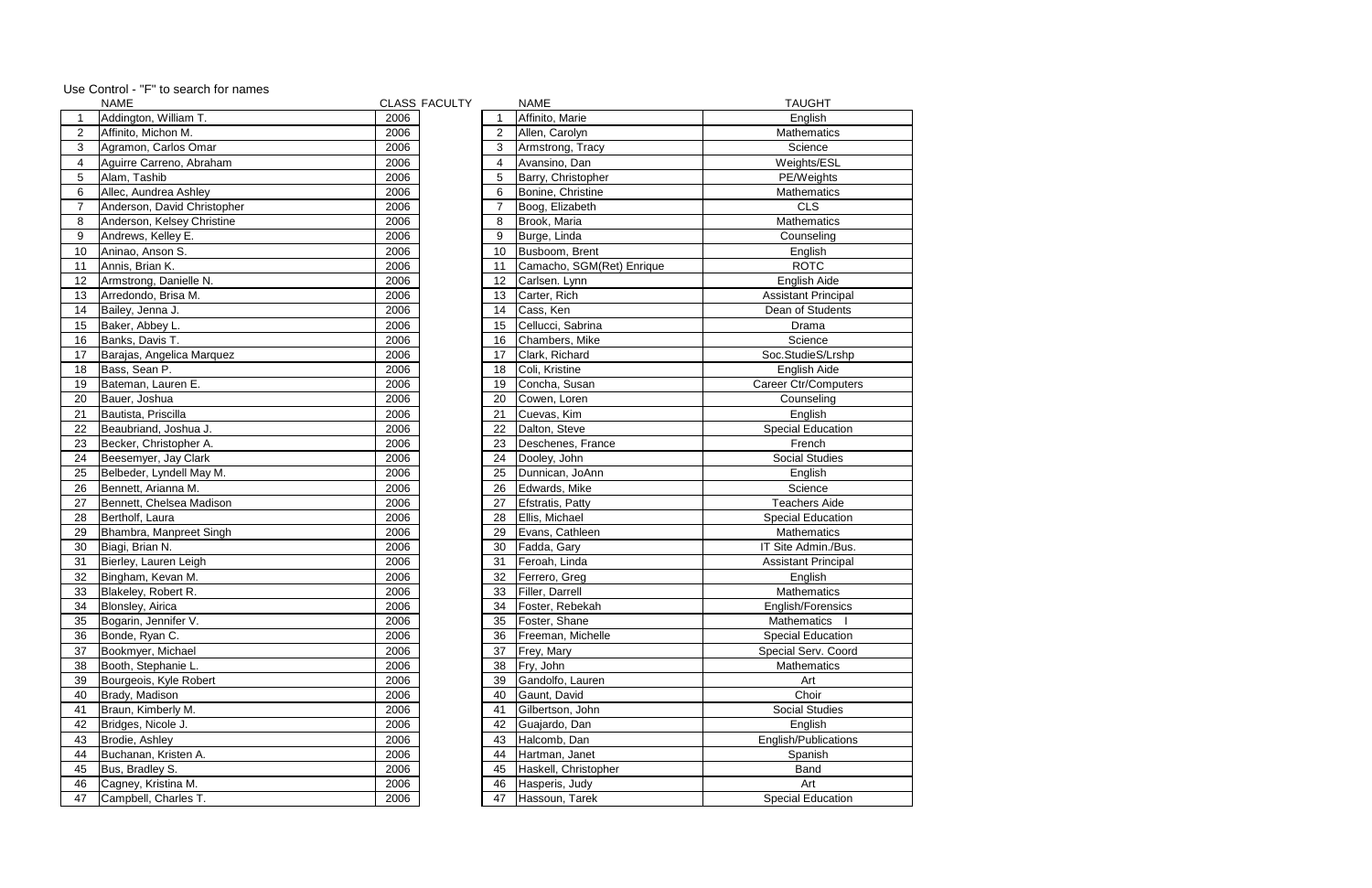| 48 | Carano, Bryan M.          | 2006 | 48 | Heywood, John           | Science                   |
|----|---------------------------|------|----|-------------------------|---------------------------|
| 49 | Carano, Nicholas          | 2006 | 49 | Hoffman, Sandra         | Spanish                   |
| 50 | Cardy, Naomi D.           | 2006 | 50 | Houston, Jans           | Testing / Career          |
| 51 | Carlson, Hannah J.        | 2006 | 51 | Huber, Scott            | Science                   |
| 52 | Carmichael, Julia M.      | 2006 | 52 | Johnson, Robin          | <b>Physical Educat</b>    |
| 53 | Challis, Stacy Lynn       | 2006 | 53 | Jones, Mike             | <b>Physical Educat</b>    |
| 54 | Chambers, Brooke C.       | 2006 | 54 | Jordan, Scott           | Science                   |
| 55 | Chang, Ki E.              | 2006 | 55 | Juriaan, Jessica        | English                   |
| 56 | Chanthalasin, James KC    | 2006 | 56 | Lewis, Michelle         | Counseling                |
| 57 | Chapman, Elysse           | 2006 | 57 | Lucas, Patricia         | Science                   |
| 58 | Chartkunchand, Torechart  | 2006 | 58 | Lyon, Patricia          | Teachers Aid              |
| 59 | Chatelle, Jacob L.        | 2006 | 59 | Lysdal, Sandi           | <b>Special Educati</b>    |
| 60 | Chen, Timothy             | 2006 | 60 | Macfee, Laurie          | Art                       |
| 61 | Christensen, Erica N.     | 2006 | 61 | MacKay, Matt            | Business/Compu            |
| 62 | Cirlugea, Olga            | 2006 | 62 | Malvino, Sparrow        | English                   |
| 63 | Coffey, Andrew C.         | 2006 | 63 | Manca, Donna            | Italian                   |
| 64 | Conde, Juan Ignacio       | 2006 | 64 | Maples, Sue             | Counseling                |
| 65 | Connolly, Patrick R.      | 2006 | 65 | Mattick, Jason          | Mat hematics              |
| 66 | Cook, Hailey N.           | 2006 | 66 | Mawson, Amanda          | English                   |
| 67 | Cortez, Robbie            | 2006 | 67 | McCart, Christopher     | Social Studies            |
| 68 | Cox, Kimberly Gale        | 2006 | 68 | McClellan, Brad         | English                   |
| 69 | Cukrov, Mark E.           | 2006 | 69 | Meinert, Michael        | Science                   |
| 70 | Curtis, Sarah Marie       | 2006 | 70 | Moberg, Laura           | Social Studies            |
| 71 | Czyz, Anita Marie         | 2006 | 71 | Molder, Stephen         | <b>Special Educati</b>    |
| 72 | Dalton, Shalynn Roseann   | 2006 | 72 | Morris, Lynda           | Library                   |
| 73 | Dapiran, Dustin Richard   | 2006 | 73 | Mortara, Chris          | Mathematics               |
| 74 | Darkis, Brooke            | 2006 | 74 | North, Cynthia          | Counseling                |
| 75 | Davies, Kevin Andrew      | 2006 | 75 | Ochs, Matthew           | Social Studies            |
| 76 | Davis, Dawn               | 2006 | 76 | Pace, Jim               | Plato/Social Stud         |
| 77 | Dejong Westley, Anna May  | 2006 | 77 | Padgett, Pete           | <b>Athletic Directo</b>   |
| 78 | Demeritt, Clinton C.      | 2006 | 78 | Parise, Ed              | <b>Special Educati</b>    |
| 79 | Denison, Brianna          | 2006 | 79 | Pearson, Shanna         | Teachers Aid              |
| 80 | Derosa, Dominique A.      | 2006 | 80 | Peel, Amy               | Science                   |
| 81 | Devincenzi, Loren J.      | 2006 | 81 | Penaluna, Bill          | Driver's Ed               |
| 82 | Deweese, Robert A.        | 2006 | 82 | Petty, Gerrie           | Teachers Aid              |
| 83 | Dillon, Skyler B.         | 2006 | 83 | Porter, Valerie         | Science                   |
| 84 | Domini, Monica M.         | 2006 | 84 | Potter, Mike            | Mathematics               |
| 85 | Dowell, David             | 2006 | 85 | Powers, Keri            | Mathematics               |
| 86 | Drakulich, Dionne D.      | 2006 | 86 | Price, Christina        | <b>English Student Te</b> |
| 87 | Drozd, Nicholas A.        | 2006 | 87 | Quinlan, Diana          | <b>Business</b>           |
| 88 | Duchesneau, Brenan Tyler  | 2006 | 88 | Rillon, SGM(Ret) Ronald | <b>HSROTC</b>             |
| 89 | Dupuis, Dustin I.         | 2006 | 89 | Ritchie, Nancy          | Teachers Aid              |
| 90 | Ediss, Larisa M.          | 2006 | 90 | Roix, Douglas           | <b>Industrial Arts</b>    |
| 91 | Edwards, Travis           | 2006 | 91 | Ross, David             | Social Studies            |
| 92 | Eidson, Kaitlin Christine | 2006 | 92 | Rothe, Brian            | <b>Assistant Princi</b>   |
| 93 | Elam, Blake R.            | 2006 | 93 | Rudolph, Joan           | English                   |
| 94 | Elliott, Kyle L.          | 2006 | 94 | Salter, R. Jay          | English                   |
| 95 | Enos, Laura D.            | 2006 | 95 | Schnabel, LTC(Ret) J.D. | <b>HSROTC</b>             |
| 96 | Erickson, Clayton N.      | 2006 | 96 | Schouweiler, Peter      | Social Studies            |

| 48 | Carano, Bryan M.          | 2006 | 48 | Heywood, John           | Science                        |
|----|---------------------------|------|----|-------------------------|--------------------------------|
| 49 | Carano, Nicholas          | 2006 | 49 | Hoffman, Sandra         | Spanish                        |
| 50 | Cardy, Naomi D.           | 2006 | 50 | Houston, Jans           | Testing / Career Ctr           |
| 51 | Carlson, Hannah J.        | 2006 | 51 | Huber, Scott            | Science                        |
| 52 | Carmichael, Julia M.      | 2006 | 52 | Johnson, Robin          | <b>Physical Education</b>      |
| 53 | Challis, Stacy Lynn       | 2006 | 53 | Jones, Mike             | <b>Physical Education</b>      |
| 54 | Chambers, Brooke C.       | 2006 | 54 | Jordan, Scott           | Science                        |
| 55 | Chang, Ki E.              | 2006 | 55 | Juriaan, Jessica        | English                        |
| 56 | Chanthalasin, James KC    | 2006 | 56 | Lewis, Michelle         | Counseling                     |
| 57 | Chapman, Elysse           | 2006 | 57 | Lucas, Patricia         | Science                        |
| 58 | Chartkunchand, Torechart  | 2006 | 58 | Lyon, Patricia          | <b>Teachers Aide</b>           |
| 59 | Chatelle, Jacob L.        | 2006 | 59 | Lysdal, Sandi           | <b>Special Education</b>       |
| 60 | Chen, Timothy             | 2006 | 60 | Macfee, Laurie          | Art                            |
| 61 | Christensen, Erica N.     | 2006 | 61 | MacKay, Matt            | <b>Business/Computers</b>      |
| 62 | Cirlugea, Olga            | 2006 | 62 | Malvino, Sparrow        | English                        |
| 63 | Coffey, Andrew C.         | 2006 | 63 | Manca, Donna            | Italian                        |
| 64 | Conde, Juan Ignacio       | 2006 | 64 | Maples, Sue             | Counseling                     |
| 65 | Connolly, Patrick R.      | 2006 | 65 | Mattick, Jason          | Mat hematics                   |
| 66 | Cook, Hailey N.           | 2006 | 66 | Mawson, Amanda          | English                        |
| 67 | Cortez, Robbie            | 2006 | 67 | McCart, Christopher     | <b>Social Studies</b>          |
| 68 | Cox, Kimberly Gale        | 2006 | 68 | McClellan, Brad         | English                        |
| 69 | Cukrov, Mark E.           | 2006 | 69 | Meinert, Michael        | Science                        |
| 70 | Curtis, Sarah Marie       | 2006 | 70 | Moberg, Laura           | <b>Social Studies</b>          |
| 71 | Czyz, Anita Marie         | 2006 | 71 | Molder, Stephen         | <b>Special Education</b>       |
| 72 | Dalton, Shalynn Roseann   | 2006 | 72 | Morris, Lynda           | Library                        |
| 73 | Dapiran, Dustin Richard   | 2006 | 73 | Mortara, Chris          | Mathematics                    |
| 74 | Darkis, Brooke            | 2006 | 74 | North, Cynthia          | Counseling                     |
| 75 | Davies, Kevin Andrew      | 2006 | 75 | Ochs, Matthew           | <b>Social Studies</b>          |
| 76 | Davis, Dawn               | 2006 | 76 | Pace, Jim               | <b>Plato/Social Studies</b>    |
| 77 | Dejong Westley, Anna May  | 2006 | 77 | Padgett, Pete           | <b>Athletic Director</b>       |
| 78 | Demeritt, Clinton C.      | 2006 | 78 | Parise, Ed              | <b>Special Education</b>       |
| 79 | Denison, Brianna          | 2006 | 79 | Pearson, Shanna         | <b>Teachers Aide</b>           |
| 80 | Derosa, Dominique A.      | 2006 | 80 | Peel, Amy               | Science                        |
| 81 | Devincenzi, Loren J.      | 2006 | 81 | Penaluna, Bill          | Driver's Ed                    |
| 82 | Deweese, Robert A.        | 2006 | 82 | Petty, Gerrie           | <b>Teachers Aide</b>           |
| 83 | Dillon, Skyler B.         | 2006 | 83 | Porter, Valerie         | Science                        |
| 84 | Domini, Monica M.         | 2006 | 84 | Potter, Mike            | Mathematics                    |
| 85 | Dowell, David             | 2006 | 85 | Powers, Keri            | Mathematics                    |
| 86 | Drakulich, Dionne D.      | 2006 | 86 | Price, Christina        | <b>English Student Teacher</b> |
| 87 | Drozd, Nicholas A.        | 2006 | 87 | Quinlan, Diana          | <b>Business</b>                |
| 88 | Duchesneau, Brenan Tyler  | 2006 | 88 | Rillon, SGM(Ret) Ronald | <b>HSROTC</b>                  |
| 89 | Dupuis, Dustin I.         | 2006 | 89 | Ritchie, Nancy          | <b>Teachers Aide</b>           |
| 90 | Ediss, Larisa M.          | 2006 | 90 | Roix, Douglas           | <b>Industrial Arts</b>         |
| 91 | Edwards, Travis           | 2006 | 91 | Ross, David             | <b>Social Studies</b>          |
| 92 | Eidson, Kaitlin Christine | 2006 | 92 | Rothe, Brian            | <b>Assistant Principal</b>     |
| 93 | Elam, Blake R.            | 2006 | 93 | Rudolph, Joan           | English                        |
| 94 | Elliott, Kyle L.          | 2006 | 94 | Salter, R. Jay          | English                        |
| 95 | Enos, Laura D.            | 2006 | 95 | Schnabel, LTC(Ret) J.D. | <b>HSROTC</b>                  |
| 96 | Erickson, Clayton N.      | 2006 | 96 | Schouweiler, Peter      | <b>Social Studies</b>          |
|    |                           |      |    |                         |                                |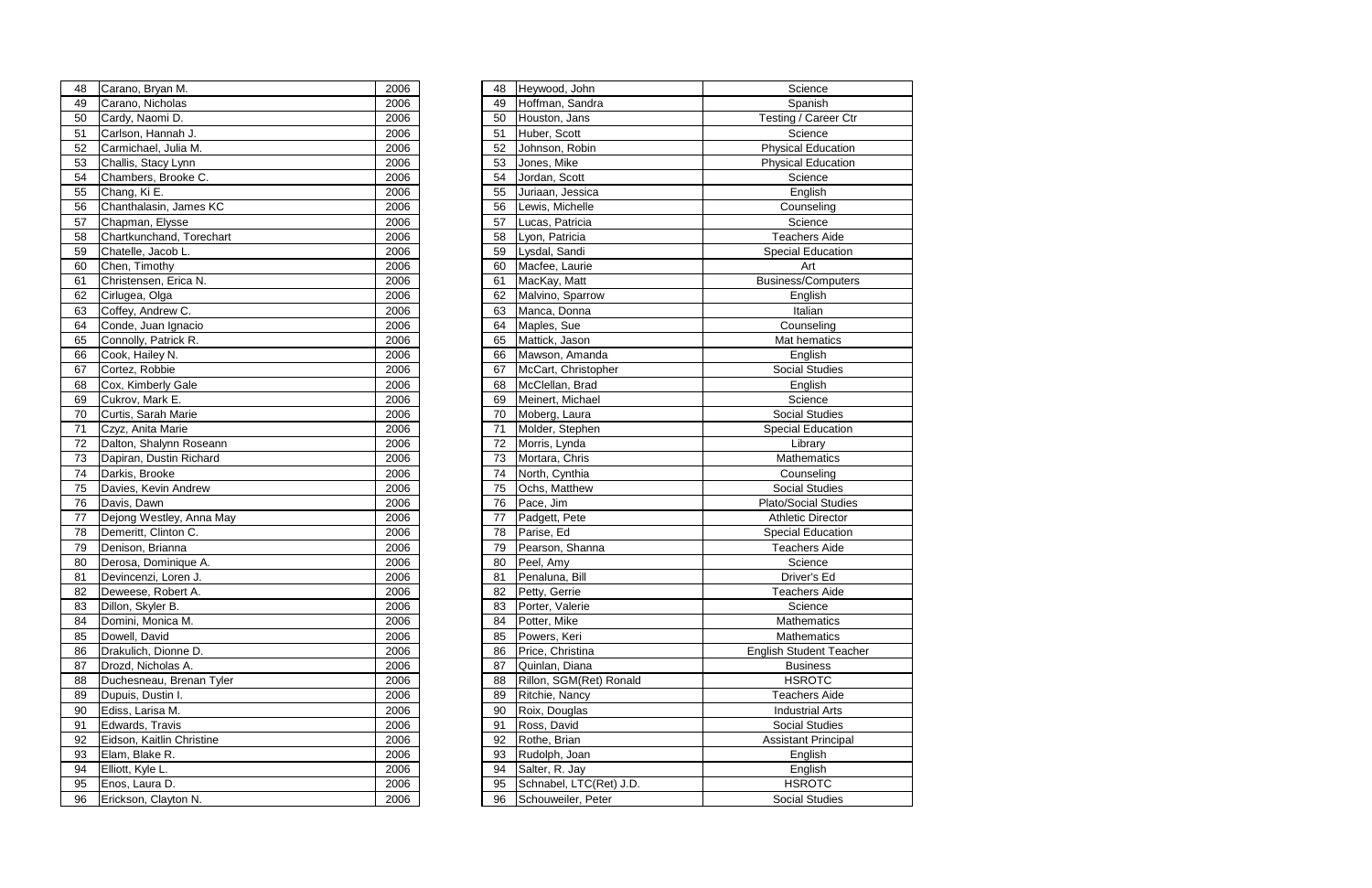| 97 | Ernst, Ashlee Rose                 | 2006 | 97 | Shoda, Adam          | Science                |
|----|------------------------------------|------|----|----------------------|------------------------|
| 98 | Erquiaga, Brendan Manuel Cafferata | 2006 | 98 | Spalka, Monica       | Health                 |
| 99 | Evangelatos, Gregory M.            | 2006 | 99 | Suarez, Jennifer     | Spanish                |
|    | 100 Evans, Brittany Ann            | 2006 |    | 100 Sullivan, Robert | Principal              |
|    | 101   Evanson, Wylie J.            | 2006 |    | 101   Tomac, Jeff    | Counselor              |
|    | 102   Feest, Harland Charles       | 2006 |    | 102 Toti, Janet      | Orchestra              |
|    | 103 Fegert, Samantha S.            | 2006 |    | 103 Upton, Ron       | Spanish                |
|    | 104 Fennell, Thomas Wyckoff        | 2006 |    | 104 Walsh, Liz       | English/Yearbook       |
|    | 105 Fleiner, Alexander S.          | 2006 |    | 105 Wendt, Carol     | <b>Mathematics</b>     |
|    | 106 Fleischer, Zachary D.          | 2006 |    | 106 Wetzler, Kelly   | <b>Sodcial Studies</b> |
|    | 107 Fontelonga, Tatiana Mateus     | 2006 |    | 107 Worthen, Bryon   | <b>Mathematics</b>     |
|    | 108   Foster, Diane Joyce          | 2006 |    | 108 Zahm, Laura      | Science                |
|    |                                    |      |    |                      |                        |

| 97  | Ernst, Ashlee Rose                 | 2006 | 97  | Shoda, Adam          | Science       |
|-----|------------------------------------|------|-----|----------------------|---------------|
| 98  | Erquiaga, Brendan Manuel Cafferata | 2006 | 98  | Spalka, Monica       | Health        |
| 99  | Evangelatos, Gregory M.            | 2006 | 99  | Suarez, Jennifer     | Spanish       |
| 100 | Evans, Brittany Ann                | 2006 | 100 | Sullivan, Robert     | Principal     |
| 101 | Evanson, Wylie J.                  | 2006 | 101 | Tomac, Jeff          | Counselor     |
| 102 | Feest, Harland Charles             | 2006 | 102 | Toti, Janet          | Orchestra     |
| 103 | Fegert, Samantha S.                | 2006 | 103 | Upton, Ron           | Spanish       |
| 104 | Fennell, Thomas Wyckoff            | 2006 | 104 | Walsh, Liz           | English/Yearb |
| 105 | Fleiner, Alexander S.              | 2006 |     | 105 Wendt, Carol     | Mathematic    |
| 106 | Fleischer, Zachary D.              | 2006 |     | 106   Wetzler, Kelly | Sodcial Stud  |
| 107 | Fontelonga, Tatiana Mateus         | 2006 | 107 | Worthen, Bryon       | Mathematic    |
| 108 | Foster, Diane Joyce                | 2006 |     | 108 Zahm, Laura      | Science       |
| 109 | Foulk, Chelsea Lauren              | 2006 |     |                      |               |
| 110 | Fowler, Michael Silas              | 2006 |     |                      |               |
| 111 | Fox, Danielle E.                   | 2006 |     |                      |               |
| 112 | Fredrickson, Kelci Skye            | 2006 |     |                      |               |
| 113 | Gadsby, Weston                     | 2006 |     |                      |               |
| 114 | Gardner, Alexander R.              | 2006 |     |                      |               |
| 115 | Gay, Britney                       | 2006 |     |                      |               |
| 116 | Gentiluomo, Gina Marie             | 2006 |     |                      |               |
| 117 | Gerou, Jarod                       | 2006 |     |                      |               |
| 118 | Gilbert, Kristin Enola             | 2006 |     |                      |               |
| 119 | Glenn, Daryan S.                   | 2006 |     |                      |               |
| 120 | Glivez, Kathy                      | 2006 |     |                      |               |
| 121 | Gomez, Alicia Maureen              | 2006 |     |                      |               |
| 122 | Gonzales, Crystal Marie            | 2006 |     |                      |               |
| 123 | Gonzalez, Leonor M.                | 2006 |     |                      |               |
| 124 | Gough, David G.                    | 2006 |     |                      |               |
| 125 | Granata, Andrew                    | 2006 |     |                      |               |
| 126 | Gray, Sherry L.                    | 2006 |     |                      |               |
| 127 | Green, Kristen Marie               | 2006 |     |                      |               |
| 128 | Green, Lewis Abraham               | 2006 |     |                      |               |
| 129 | Greene, Zachary R.                 | 2006 |     |                      |               |
| 130 | Greer, Lawrence                    | 2006 |     |                      |               |
| 131 | Grimshaw, Adam Charles             | 2006 |     |                      |               |
| 132 | Grimshaw, Alec William             | 2006 |     |                      |               |
| 133 | Gross, Nicholas D.                 | 2006 |     |                      |               |
| 134 | Guardado, Leslie Johanna           | 2006 |     |                      |               |
| 135 | Guerra, Maria Del Carmen           | 2006 |     |                      |               |
| 136 | Guth, Ashley Ilona                 | 2006 |     |                      |               |
| 137 | Gutierrez, Jovanny                 | 2006 |     |                      |               |
| 138 | Haenel, Robert W.                  | 2006 |     |                      |               |
| 139 | Hagan, Jeremy D.                   | 2006 |     |                      |               |
| 140 | Hale, Lauren H.                    | 2006 |     |                      |               |
| 141 | Halki, Courtney E.                 | 2006 |     |                      |               |
| 142 | Hall, Alyse Blayne                 | 2006 |     |                      |               |
| 143 | Hamm, Breanne Amaris               | 2006 |     |                      |               |
| 144 | Hansen, Alexandra L.               | 2006 |     |                      |               |
| 145 | Hargrove, David Neil               | 2006 |     |                      |               |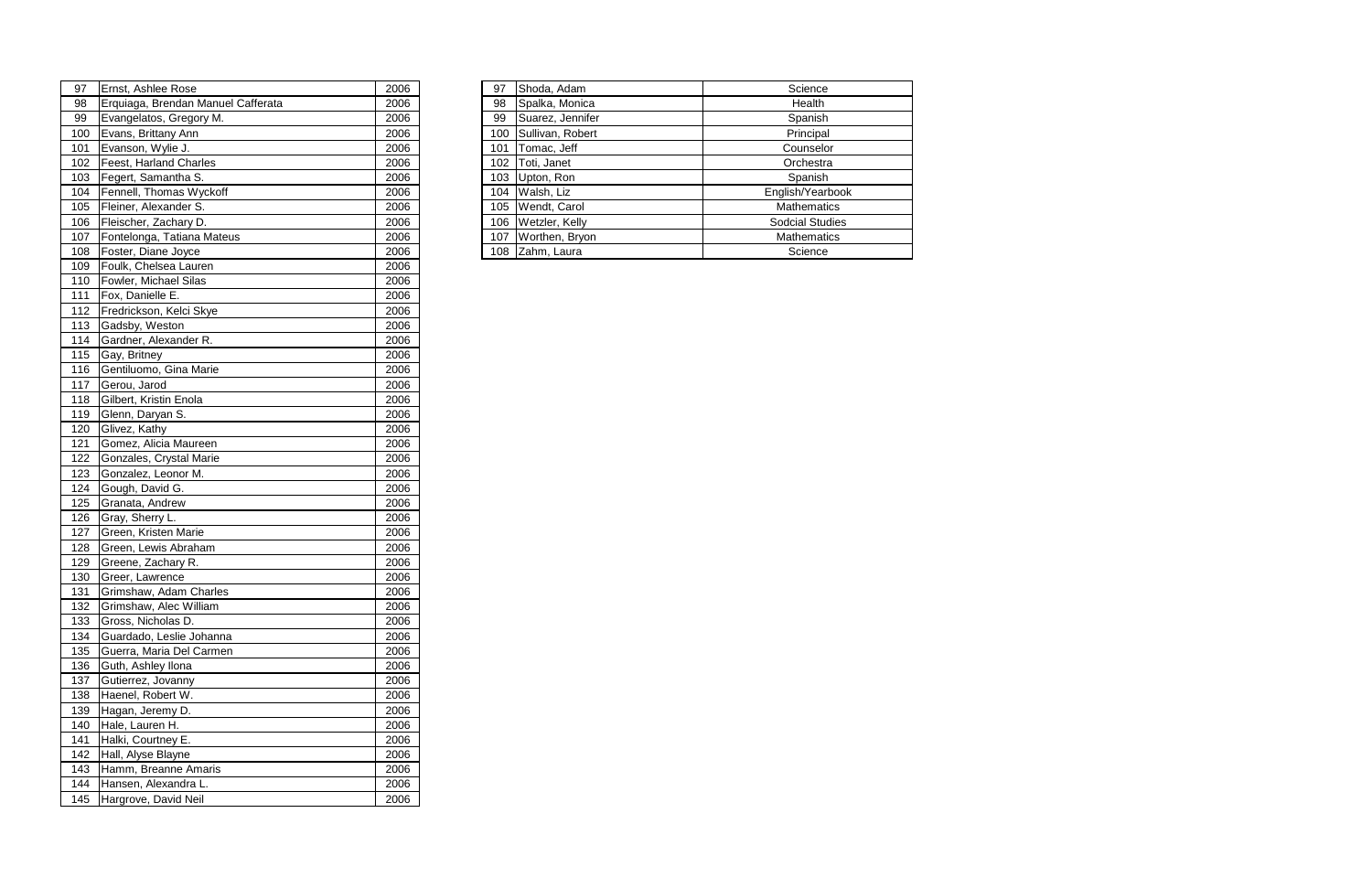| 146        | Harlow, Elizabeth M.                        | 2006         |  |
|------------|---------------------------------------------|--------------|--|
| 147        | Harris, Adam S.                             | 2006         |  |
| 148        | Harris, Ryan                                | 2006         |  |
| 149        | Harrison, James M.                          | 2006         |  |
| 150        | Harvey, Kristina M.                         | 2006         |  |
| 151        | Hawkins, Anna C.                            | 2006         |  |
| 152        | Hayes, Charles F.                           | 2006         |  |
| 153        | Hemsath, Joshua D.                          | 2006         |  |
| 154        | Henderson, Zachary                          | 2006         |  |
| 155        | Hershewe, Talia R.                          | 2006         |  |
| 156        | Herzik, Kevin Britton                       | 2006         |  |
| 157        | Hess, William L.                            | 2006         |  |
| 158        | Hibbitt, Kristi Ann Ann                     | 2006         |  |
| 159        | Hirsch, Kurt                                | 2006         |  |
| 160        | Holt, Chelsea Coryn                         | 2006         |  |
| 161        | Houston, Lauren Holladay                    | 2006         |  |
| 162        | Howard, Joan Marie                          | 2006         |  |
| 163        | Hull, Zachary                               | 2006         |  |
| 164        | Hultin, Charles                             | 2006         |  |
| 165        | Hume, John Gavin                            | 2006         |  |
| 166        | Hunter, KT                                  | 2006         |  |
| 167        | Ince, Jane                                  | 2006         |  |
| 168        | Jabbir, Sophia Miranda                      | 2006         |  |
| 169        | Jackson, Eric D.                            | 2006         |  |
| 170        | Jakaityte, Lina                             | 2006         |  |
| 171        | Jamieson, Kimberly L.                       | 2006         |  |
| 172        | Jaramillo, Addie M.                         | 2006         |  |
| 173        | Jaureguito, Sean M.                         | 2006         |  |
| 174        | Jay, Amanda L.                              | 2006         |  |
| 175        | Jennings, Shanelle Rose Lynn                | 2006         |  |
| 176        | Jesch, Jenna Leigh                          | 2006         |  |
| 177        | Johns, Daniel Lee                           | 2006         |  |
| 178        | Johnson, Allyson Marie                      | 2006         |  |
| 179        | Johnson, Jacklyn J.                         | 2006         |  |
| 180        | Johnson, Ross E.                            | 2006         |  |
| 181<br>182 | Jones, Lena Rose<br>Jordan, Travis McDonald | 2006<br>2006 |  |
| 183        | Jurczewsky, Jessica Snow                    |              |  |
|            | Kachurak, Monet Mischelle                   | 2006         |  |
| 184<br>185 | Karlas, Christopher John                    | 2006<br>2006 |  |
| 186        | Kaye, Natalie M.                            | 2006         |  |
| 187        | Kelley, Courtney M.                         | 2006         |  |
| 188        | Kengle, Dwight Nicholas                     | 2006         |  |
| 189        | Khan, Monowar Hossain                       | 2006         |  |
| 190        | Kim, Ju Hyo                                 | 2006         |  |
| 191        | Kincaid, Jeremiah David                     | 2006         |  |
| 192        | Kirkbride, Kristie Michelle                 | 2006         |  |
| 193        | Knudsen, David A.                           | 2006         |  |
| 194        | Kolton, Benjamin David                      | 2006         |  |
|            |                                             |              |  |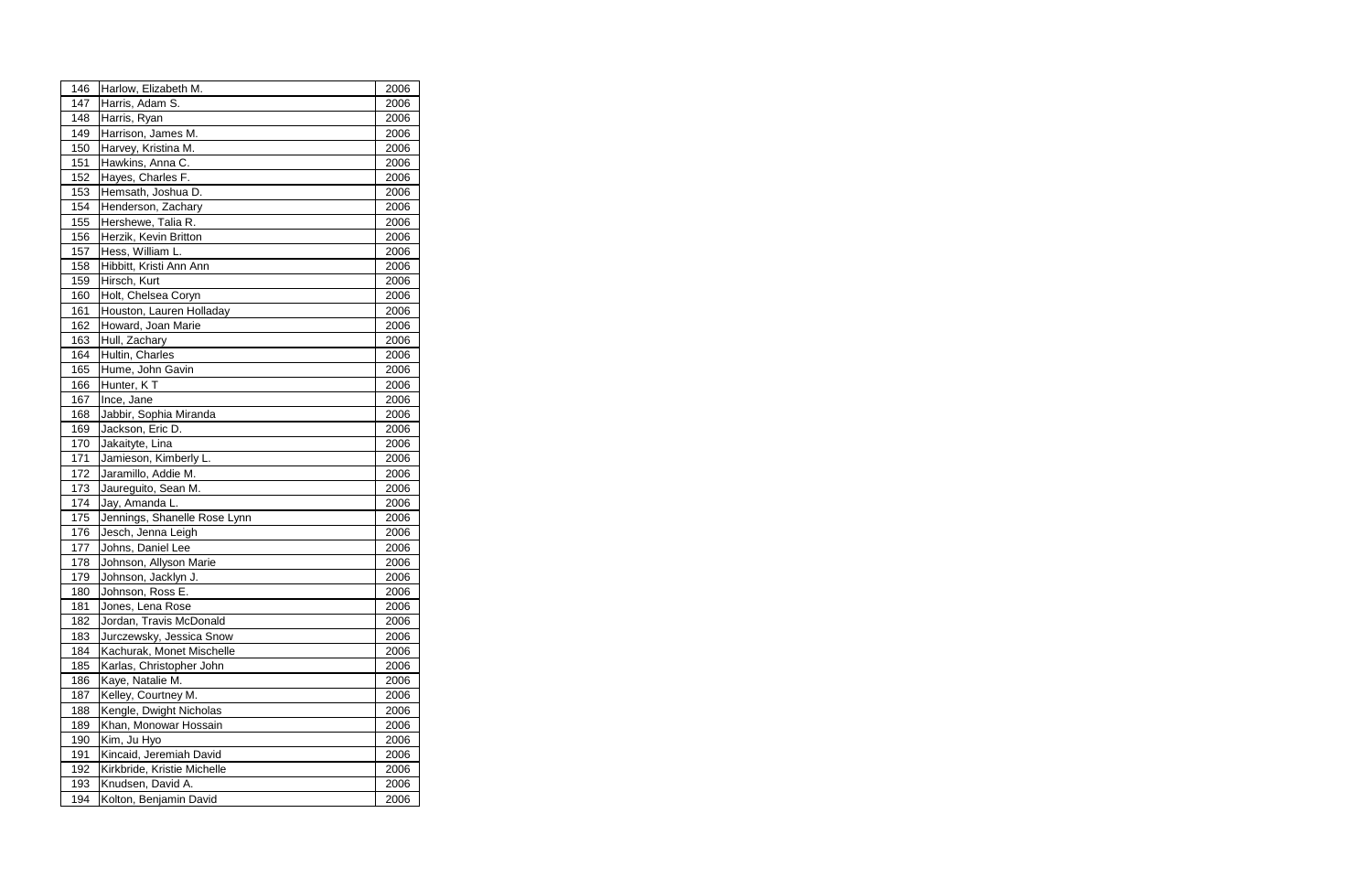| 195 | Korostinsky, Alexander Taylor | 2006 |  |
|-----|-------------------------------|------|--|
| 196 | Kuhles, Karl M.               | 2006 |  |
| 197 | Laird, Jennifer Ann           | 2006 |  |
| 198 | Lambert, Lindsay Elizabeth    | 2006 |  |
| 199 | Lane, Erica B.                | 2006 |  |
| 200 | Laquaglia, Ryan Thomas        | 2006 |  |
| 201 | Lawson, Tiffany Bell          | 2006 |  |
| 202 | Lee, Brian                    | 2006 |  |
| 203 | Lee, Nancy H.                 | 2006 |  |
| 204 | Leighton, Emmaline Samantha   | 2006 |  |
| 205 | Licata, Dante M.              | 2006 |  |
| 206 | Lin Brande, Christopher L.    | 2006 |  |
| 207 | Locker, Brennan Kyle          | 2006 |  |
| 208 | Long, Megan E.                | 2006 |  |
| 209 | Lopez, Paulina Guadalupe      | 2006 |  |
| 210 | Lopez, Anais                  | 2006 |  |
| 211 | Lopez, Brian                  | 2006 |  |
| 212 | Lopez, Christopher            | 2006 |  |
| 213 | Lorring, Evohn Michael        | 2006 |  |
| 214 | Luetkehans, Elizabeth A.      | 2006 |  |
| 215 | Lumsden, Wade D.              | 2006 |  |
| 216 | Lunceford, Remy A.            | 2006 |  |
| 217 | Lusk, Joshua B.               | 2006 |  |
| 218 | Macaluso, Sara R.             | 2006 |  |
| 219 | Mack, Alex C.                 | 2006 |  |
| 220 | Mack, Talen {Tally} P.        | 2006 |  |
| 221 | Maddox, Jessica D.            | 2006 |  |
| 222 | Mah, Olivia                   | 2006 |  |
| 223 | Mahaffey, Steven A.           | 2006 |  |
| 224 | Maher, Katherine C.           | 2006 |  |
| 225 | Mandegary, Shayda M.          | 2006 |  |
| 226 | Manning, Alison M.            | 2006 |  |
| 227 | Maragakis, Alexander          | 2006 |  |
| 228 | Marcellin, Matthew            | 2006 |  |
| 229 | Marler, Justin R.             | 2006 |  |
| 230 | Marshall, Miles S.            | 2006 |  |
| 231 | Martin, Charles Raymond       | 2006 |  |
| 232 | Martin, Zane Thornhill        | 2006 |  |
| 233 | Maser, Kelley M.              | 2006 |  |
| 234 | Mathis, Andrew D.             | 2006 |  |
| 235 | Matin, Simon S.               | 2006 |  |
| 236 | Mcelhinney, Trenton M.        | 2006 |  |
| 237 | McKee, Erik S.                | 2006 |  |
| 238 | McKenna, Evan C.              | 2006 |  |
| 239 | McKenzie, Amanda Kate         | 2006 |  |
| 240 | McKenzie, Emily Michaun       | 2006 |  |
| 241 | McNally, Morgan               | 2006 |  |
| 242 | McNeil, Haley                 | 2006 |  |
| 243 | Mehta, Nilima                 | 2006 |  |
|     |                               |      |  |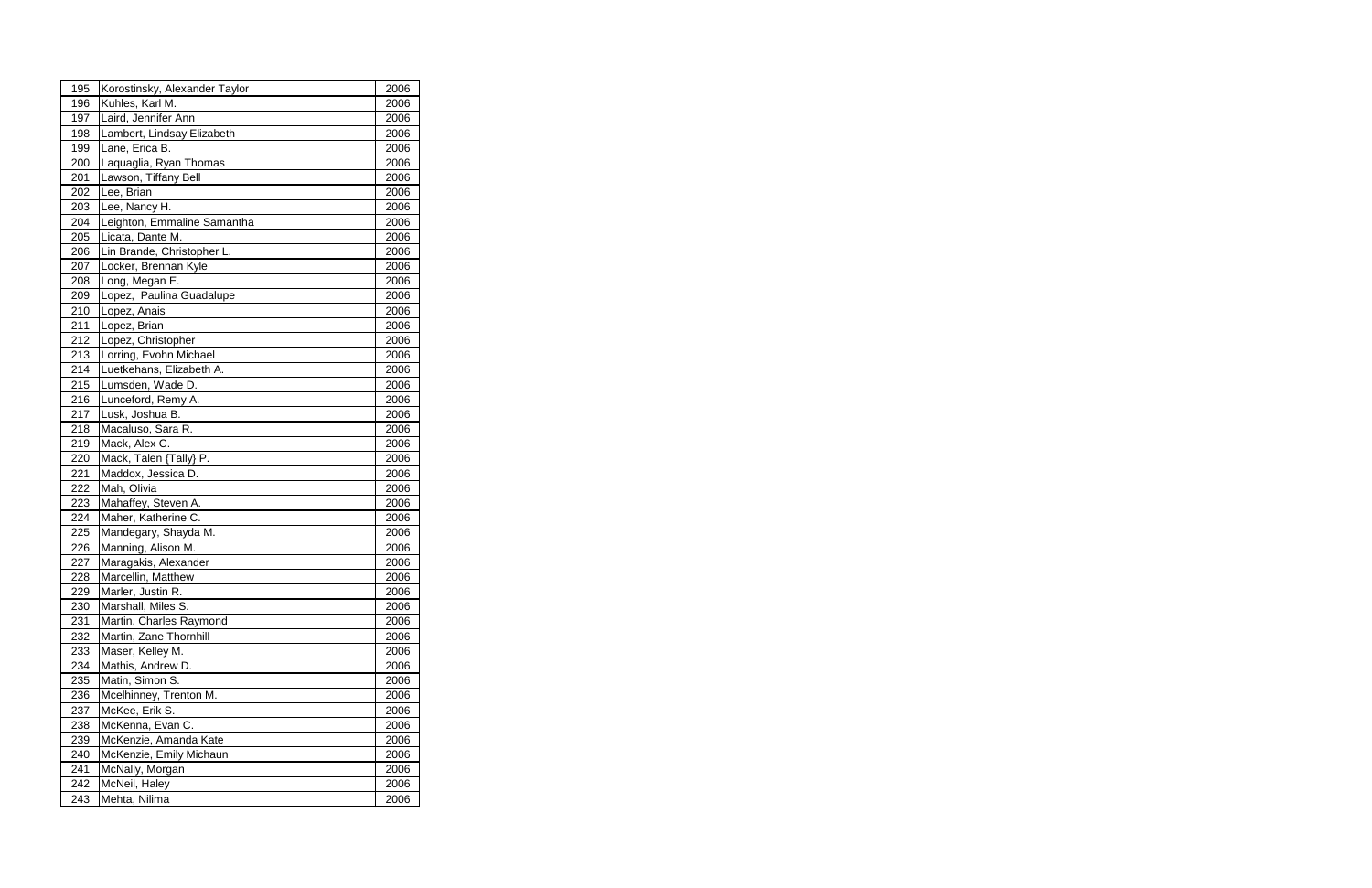| 244 | Mendez, Julia A.                              | 2006 |  |
|-----|-----------------------------------------------|------|--|
| 245 | Mendoza, Martin Anthony                       | 2006 |  |
| 246 | Mezei, Marcus                                 | 2006 |  |
| 247 | Mian, Kerry C.                                | 2006 |  |
| 248 | Michaelsson, Stefan                           | 2006 |  |
| 249 | Michaliovas, Danielius                        | 2006 |  |
| 250 | Mojumder, Aminul I.                           | 2006 |  |
| 251 | Mojumder, Nazrul I.                           | 2006 |  |
| 252 | Moore, Jordan M.                              | 2006 |  |
| 253 | Moore, William                                | 2006 |  |
| 254 | Moreno, Ashlyn Nicole                         | 2006 |  |
| 255 | Morris, Stefani                               | 2006 |  |
| 256 | Mortensen, Jessica Helen                      | 2006 |  |
| 257 | Moss, David S.                                | 2006 |  |
| 258 | Mowbray, Megan Lynn                           | 2006 |  |
| 259 | Mulligan, Jonathan Paul                       | 2006 |  |
| 260 | Munns, Aurora                                 | 2006 |  |
| 261 | Munson, Krystal E.                            | 2006 |  |
| 262 | Murray, Taylor Ellyse                         | 2006 |  |
| 263 | Nakhaee, Arash                                | 2006 |  |
| 264 | Navarrete, Genesis                            | 2006 |  |
| 265 | Nelson, Laura E.                              | 2006 |  |
| 266 | Nelson, Michael S.                            | 2006 |  |
| 267 | Nelson, Reagan E.                             | 2006 |  |
| 268 | Nichols, Nathan C.                            | 2006 |  |
| 269 | Nims, Amanda Carol                            | 2006 |  |
| 270 | Noble, Alexander T.                           | 2006 |  |
| 271 | Nunag, Ian Nestor                             | 2006 |  |
| 272 | O'Carroll, Thomas J.                          | 2006 |  |
| 273 | Oliaee, Milad A.                              | 2006 |  |
| 274 | O'Neal, Briana Marie                          | 2006 |  |
| 275 | Ortiz, Daniel A.                              | 2006 |  |
| 276 | Osuna, Arash Nakhaee Genesis Pamela Navarrete | 2006 |  |
| 277 | Padar, Taylor                                 | 2006 |  |
| 278 | Paguio, Emmanuel                              | 2006 |  |
| 279 | Palma, Octavio                                | 2006 |  |
| 280 | Parco, Daniel                                 | 2006 |  |
| 281 | Parker, Amanda D.                             | 2006 |  |
| 282 | Parker, Joseph B.                             | 2006 |  |
| 283 | Parker, Rachel R.                             | 2006 |  |
| 284 | Patel, Digna                                  | 2006 |  |
| 285 | Perez, Christopher                            | 2006 |  |
| 286 | Perez, Gustavo                                | 2006 |  |
| 287 | Perez, Karina Onofre                          | 2006 |  |
| 288 | Peterson, Lindsay A.                          | 2006 |  |
| 289 | Petrelli, Morgan Taylor                       | 2006 |  |
| 290 | Pferschy, Brett Alan                          | 2006 |  |
| 291 | Pfirrman, Erin Nicole                         | 2006 |  |
| 292 | Pharris, Alyssa Nicole                        | 2006 |  |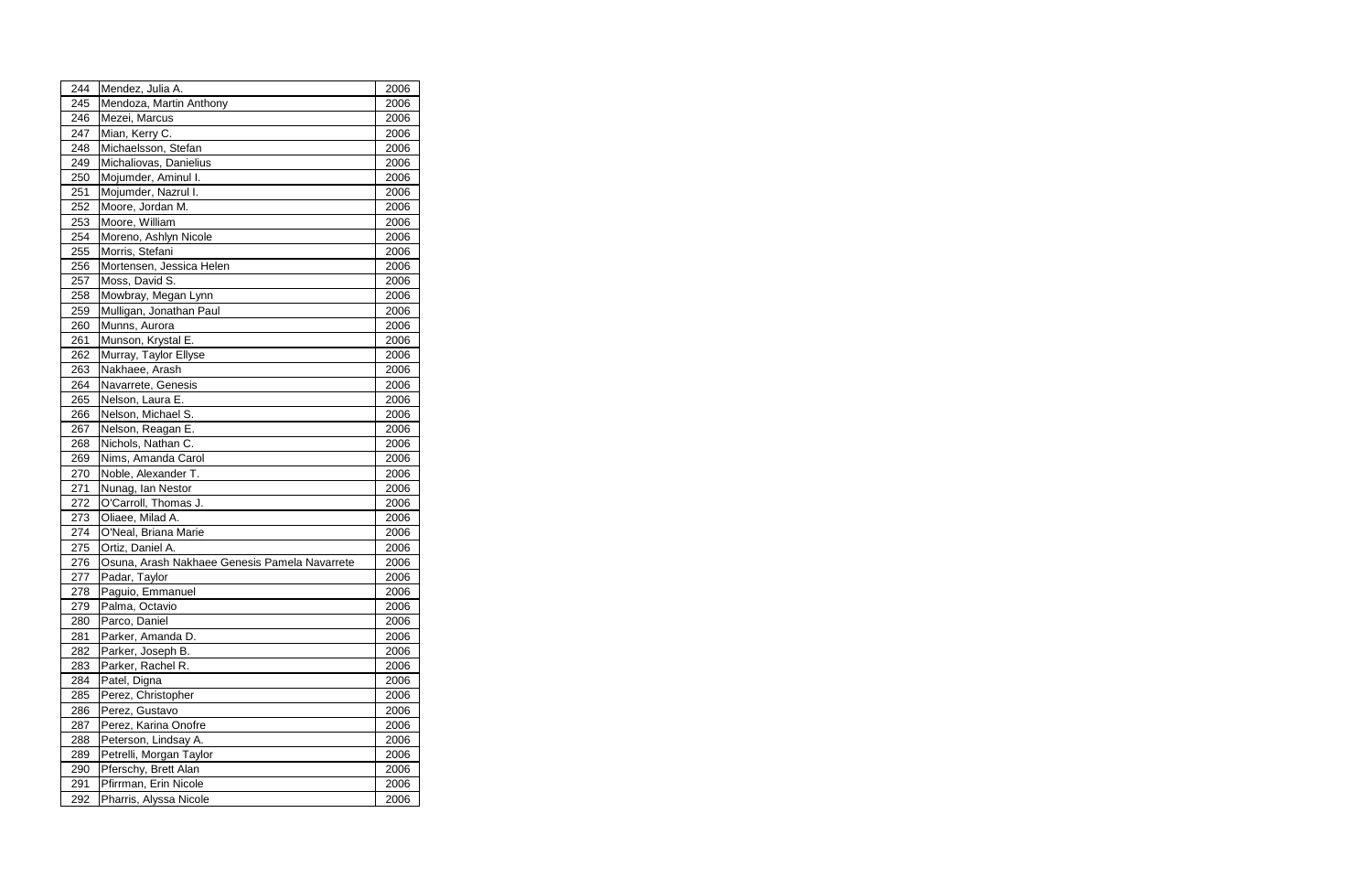| 293        | Pierce, Katrina                        | 2006         |  |
|------------|----------------------------------------|--------------|--|
| 294        | Piette, Laura Nicole                   | 2006         |  |
| 295        | Pinocchio, Jillian Claire              | 2006         |  |
| 296        | Potter, Jarrod R.                      | 2006         |  |
| 297        | Pulida Francani, Renata                | 2006         |  |
| 298        | Radcliff, Cody J.                      | 2006         |  |
| 299        | Ramirez, Ana Victoria                  | 2006         |  |
| 300        | Ramirez, Christopher                   | 2006         |  |
| 301        | Ramirez, Jose E.                       | 2006         |  |
| 302        | Rangel, Louis R.                       | 2006         |  |
| 303        | Ray, Jamie T.                          | 2006         |  |
| 304        | Ray, Kyle S.                           | 2006         |  |
| 305        | Raymond, Audrey                        | 2006         |  |
| 306        | Reel, Jaysen B.                        | 2006         |  |
| 307        | Reich, Alisa McKenna                   | 2006         |  |
| 308        | Reilly, Rachel A.                      | 2006         |  |
| 309        | Revak, Hannah M.                       | 2006         |  |
| 310        | Reynosa, Casey                         | 2006         |  |
| 311        | Rice, John D.                          | 2006         |  |
| 312        | Richards, Ryan                         | 2006         |  |
| 313        | Rinehart, Jamie Kristine               | 2006         |  |
| 314        | Rivard, Jeffery Jace                   | 2006         |  |
| 315        | Rodrigue, Wesley D.                    | 2006         |  |
| 316        | Rodriguez, Luis A.                     | 2006         |  |
| 317        | Rollinson, Vanessa R.                  | 2006         |  |
| 318        | Rose, Irene E.                         | 2006         |  |
| 319        | Ross, Alex                             | 2006         |  |
| 320        | Rovetti, Emily Rose                    | 2006         |  |
| 321        | Rumjahn, Khalid Mohamed                | 2006         |  |
| 322        | Ryckebosch, Parker B.                  | 2006         |  |
| 323        | Saldivar, Roseann                      | 2006         |  |
| 324        | Salgo, Lauren Valerie                  | 2006         |  |
| 325        | Samuels, Shalise Marie                 | 2006         |  |
| 326        | Satre, Peter S.                        | 2006         |  |
| 327        | Schuessler, Angelica                   | 2006<br>2006 |  |
| 328<br>329 | Schwedes, Jeffrey                      |              |  |
| 330        | Sebaaly, Joelle<br>Segarra, Matthew C. | 2006<br>2006 |  |
| 331        | Segura, Denise G.                      | 2006         |  |
| 332        | Selover, Alexis G.                     | 2006         |  |
| 333        | Sexton, Mark S.                        | 2006         |  |
| 334        | Seymour, Matthew L.                    | 2006         |  |
| 335        | Shackelton, Kaitlyn M.                 | 2006         |  |
| 336        | Shannon, Nora Ann                      | 2006         |  |
| 337        | Sharpe, Joshua James                   | 2006         |  |
| 338        | Shaw, Trenton                          | 2006         |  |
| 339        | Shea, Brady Arthur                     | 2006         |  |
| 340        | Shea, Veronica Stern                   | 2006         |  |
| 341        | Shochat, Adam W.                       | 2006         |  |
|            |                                        |              |  |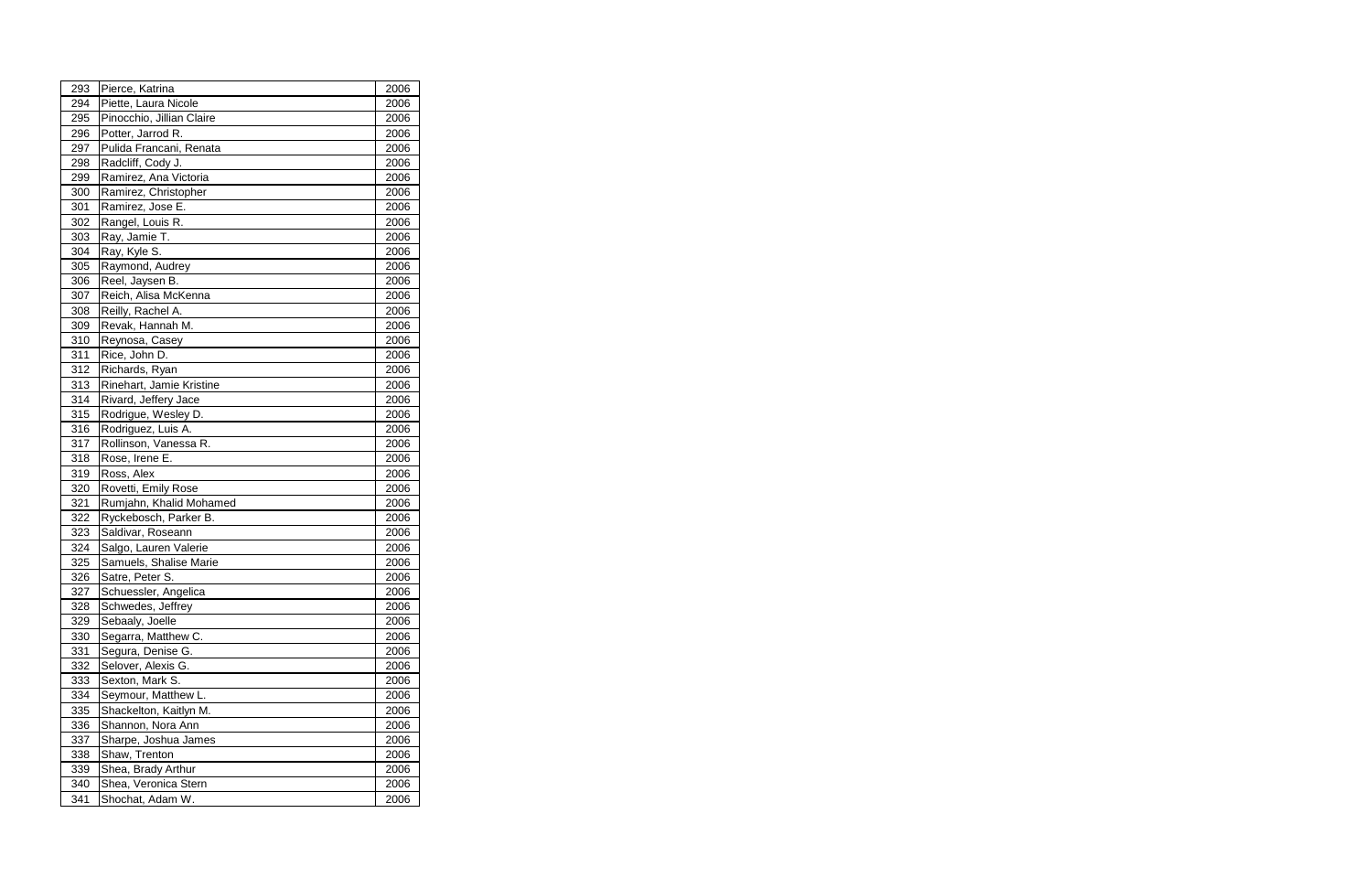| 342 | Shuman, Stephanie A.        | 2006 |  |
|-----|-----------------------------|------|--|
| 343 | Sieffert, Megan Alyssa      | 2006 |  |
| 344 | Simons, Emory E.            | 2006 |  |
| 345 | Simpson, Matthew B.         | 2006 |  |
| 346 | Skau, Mary K.               | 2006 |  |
| 347 | Slotnick, Alexander Rowan   | 2006 |  |
| 348 | Smith, Jordan B.            | 2006 |  |
| 349 | Smith, Kyle D.              | 2006 |  |
| 350 | Smyth, Michael Kenneth      | 2006 |  |
| 351 | Solis, Martin G.            | 2006 |  |
| 352 | Sotoodeh, Jasmine           | 2006 |  |
| 353 | Sparrow, Ashley Nicole      | 2006 |  |
| 354 | Spicer, Caroline            | 2006 |  |
| 355 | Stangle, Brittany Ann       | 2006 |  |
| 356 | Stern, Ashley Rose          | 2006 |  |
| 357 | Stevens, Alisha Nickole     | 2006 |  |
| 358 | Stewart, Mathew L.          | 2006 |  |
| 359 | Stoddard, Andrea Nicole     | 2006 |  |
| 360 | Strickland, Marty           | 2006 |  |
| 361 | Stroud, Delvohn             | 2006 |  |
| 362 | Stuart, Haley M.            | 2006 |  |
| 363 | Sullivan, Patrick Dale      | 2006 |  |
| 364 | Sutton, Maxwell Patrick     | 2006 |  |
| 365 | Sweet, Katie Lee            | 2006 |  |
| 366 | Sznytzer, Luke              | 2006 |  |
| 367 | Tabano, Erica Rose          | 2006 |  |
| 368 | Tackett, James              | 2006 |  |
| 369 | Taylor, Sheldon McKay       | 2006 |  |
| 370 | Thomas, Brent D.            | 2006 |  |
| 371 | Thomas, Devon J.            | 2006 |  |
| 372 | Thomson, Zachary James      | 2006 |  |
| 373 | Thong, Mai Q.               | 2006 |  |
| 374 | Titus, Melissa Caitlin      | 2006 |  |
| 375 | Toney, William J.           | 2006 |  |
| 376 | Toriyama, Richelle T.       | 2006 |  |
| 377 | Towell, Steven              | 2006 |  |
| 378 | Tran, Stacey                | 2006 |  |
| 379 | Triplett, Mikayla           | 2006 |  |
| 380 | Valdivia, Maria Guadalupe   | 2006 |  |
| 381 | Van Allen, Roman            | 2006 |  |
| 382 | Van Allen, Wallace          | 2006 |  |
| 383 | Vandergon, Alexandra M.     | 2006 |  |
| 384 | Velasco, Jayme Luz          | 2006 |  |
| 385 | Velasquez Simental, Faviola | 2006 |  |
| 386 | Velazquez, Rosa Ivet        | 2006 |  |
| 387 | Verhoeven, Tyler Bruce      | 2006 |  |
| 388 | Vikre, Thomas George        | 2006 |  |
| 389 | Vong, Steven                | 2006 |  |
| 390 | Voorhees, Ashley N.         | 2006 |  |